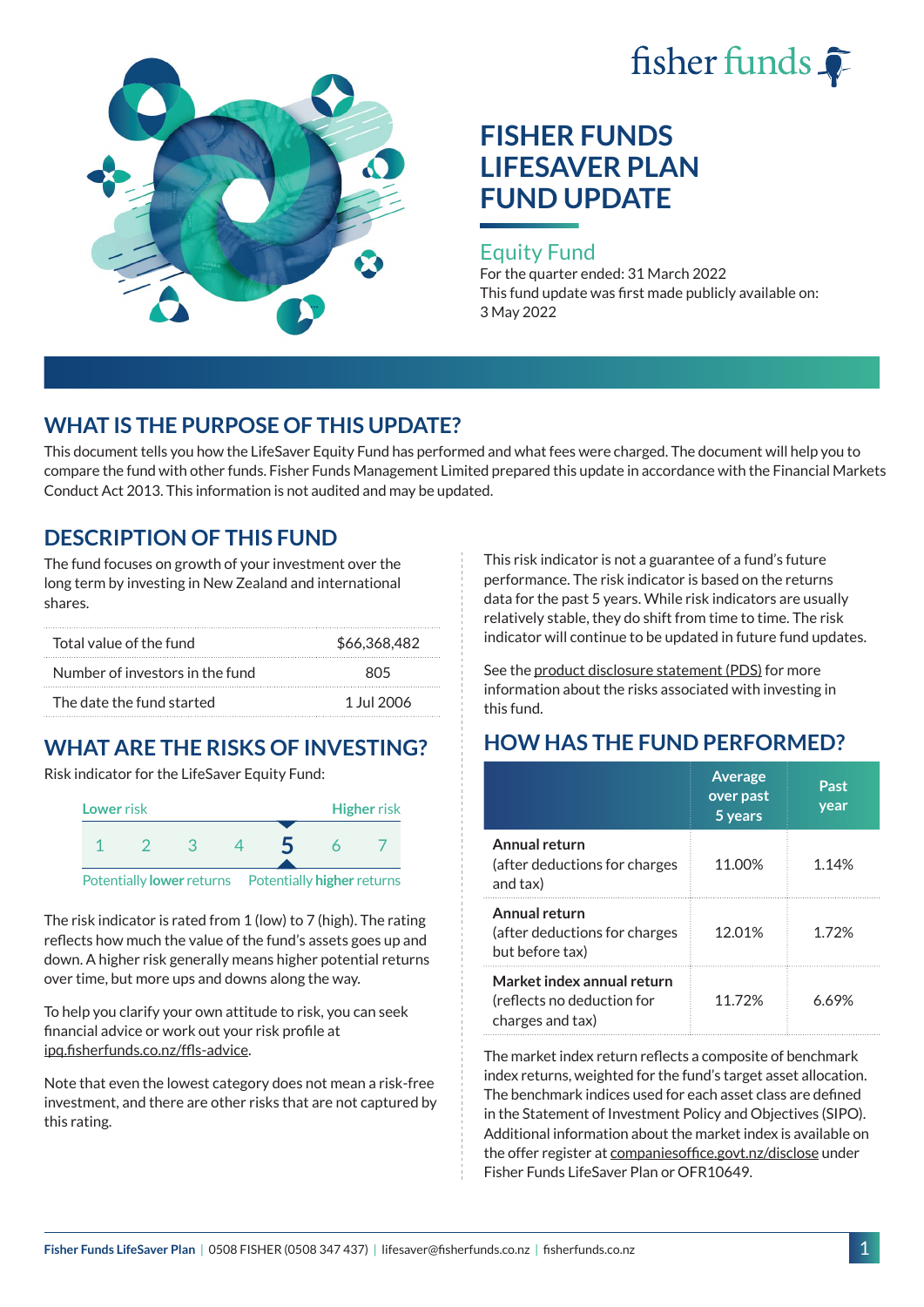

This shows the return after fund charges and tax for each of the last 10 years ending 31 March. The last bar shows the average annual return for the last 10 years, up to 31 March 2022.

**Important:** This does not tell you how the fund will perform in the future.

Returns in this update are after tax at the highest prescribed investor rate (PIR) of tax for an individual New Zealand resident. Your tax may be lower. The market index return reflects no deduction for charges and tax.

#### **WHAT FEES ARE INVESTORS CHARGED?**

Investors in the LifeSaver Equity Fund are charged fund charges that include GST. In the year to 31 March 2021 these were:

|                                                                                                                               | % of net asset value   |  |
|-------------------------------------------------------------------------------------------------------------------------------|------------------------|--|
| <b>Total fund charges</b>                                                                                                     | 1.13%                  |  |
| Which are made up of:                                                                                                         |                        |  |
| Total management and<br>administration charges                                                                                | 1.13%                  |  |
| Including:                                                                                                                    |                        |  |
| Manager's basic fee                                                                                                           | 1.10%                  |  |
| Other management and<br>administration charges                                                                                | 0.03%                  |  |
| <b>Total performance-based fees</b>                                                                                           | 0.00%                  |  |
| Other charges:                                                                                                                | \$ amount per investor |  |
| Annual administration fees,<br>supervisor fees, and expenses<br>for services such as legal and<br>audit services <sup>1</sup> | \$65.39                |  |

Small differences in fees and charges can have a big impact on your investment over the long term.

#### **EXAMPLE OF HOW THIS APPLIES TO AN INVESTOR**

Sarah had \$10,000 in the fund at the start of the year and did not make any further contributions. At the end of the year, Sarah received a return after fund charges were deducted of \$114 (that is 1.14% of her initial \$10,000). Sarah also paid \$65.39 in other charges. This gives Sarah a total return after tax of \$48.61 for the year.

#### **WHAT DOES THE FUND INVEST IN? Actual investment mix**

This shows the types of assets that the fund invests in.



#### **Target investment mix**

This shows the mix of assets that the fund generally intends to invest in.